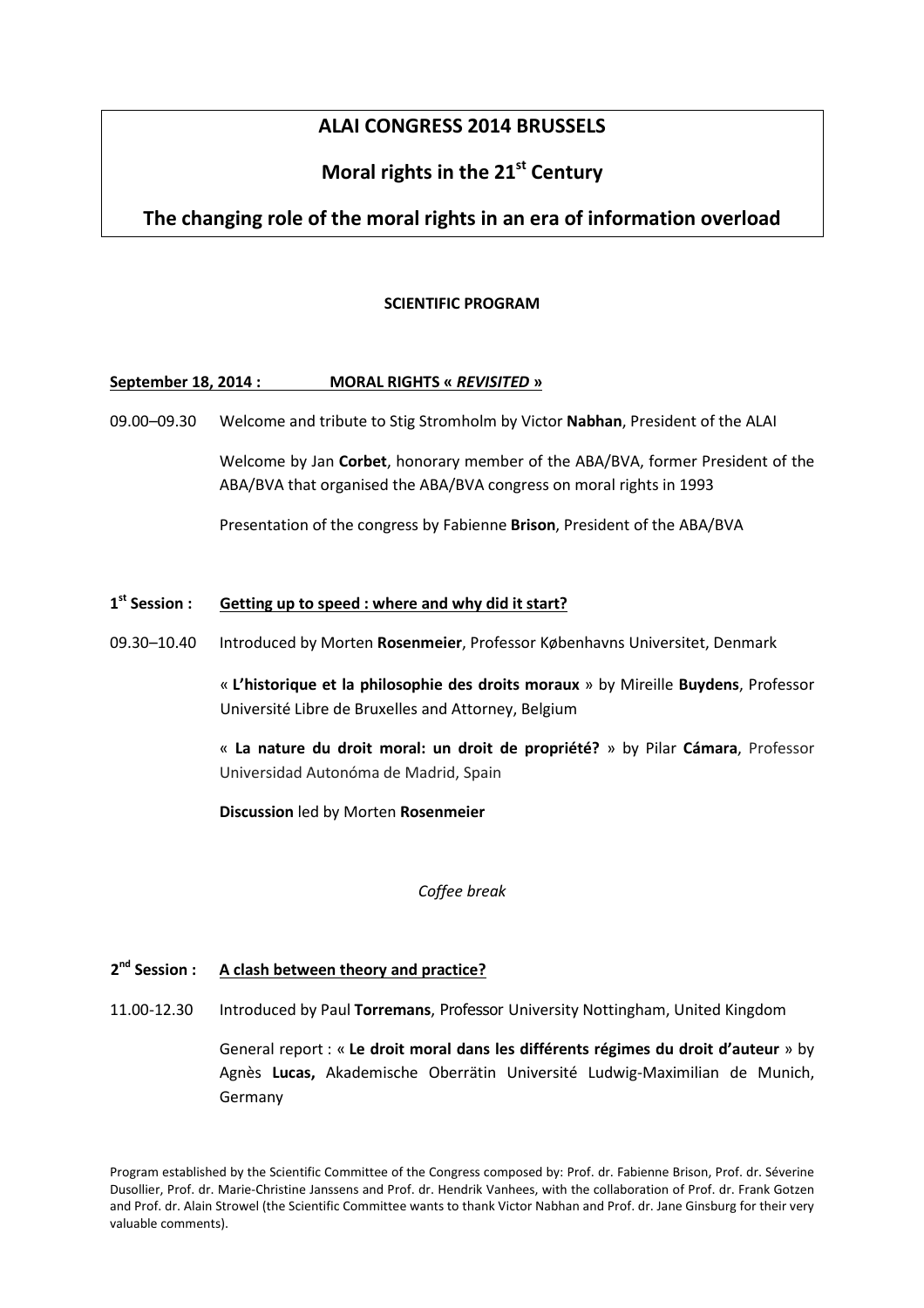Panel discussion on selected issues, such as waivability, transferability, public domain, alternative protection modes, etc., with :

- « **Le droit moral du point de vue du continent** » by Jacques **de Werra,** Professor University of Geneva, Switzerland
- « **Moral right from a** c**opyright perspective** » by Jonathan **Griffiths**, Reader Queen Mary University of London, United Kingdom

**Discussion** led by Paul **Torremans**

*Lunch* 

# **3rd Session: Trying to find a balance**

14.00-15.30 Introduced by Antoon **Quaedvlieg**, Professor Nijmegen, the Netherlands

« **L'abus du droit moral** » by Philippe Gaudrat, Professor University of Poitiers, France

« **The conflicts with material property** » by Juan **Cordoba**, Associate Professor Universidad de La Sabana, Colombia

« **Is it a pressing social need or shall freedom of expression prevail** ? » by Bernt **Hugenholtz**, Professor University of Amsterdam, the Netherlands

**Discussion** led by Antoon **Quaedvlieg**

# *Coffee break*

#### 4<sup>th</sup> Session The « collective » practice: the audiovisual sector as a study-case

16.00-17.30 Introduced by Ted **Shapiro**, Attorney, Belgium

**Panel discussion** with:

- Duncan **Crabtree-Ireland**, COO-General Counsel SAG-AFTRA, United States of America
- Dominick **Luquer**, General Secretary of FIA International Federation of Actors, Belgium
- Johannes **Studinger**, Head of UNI MEI, Belgium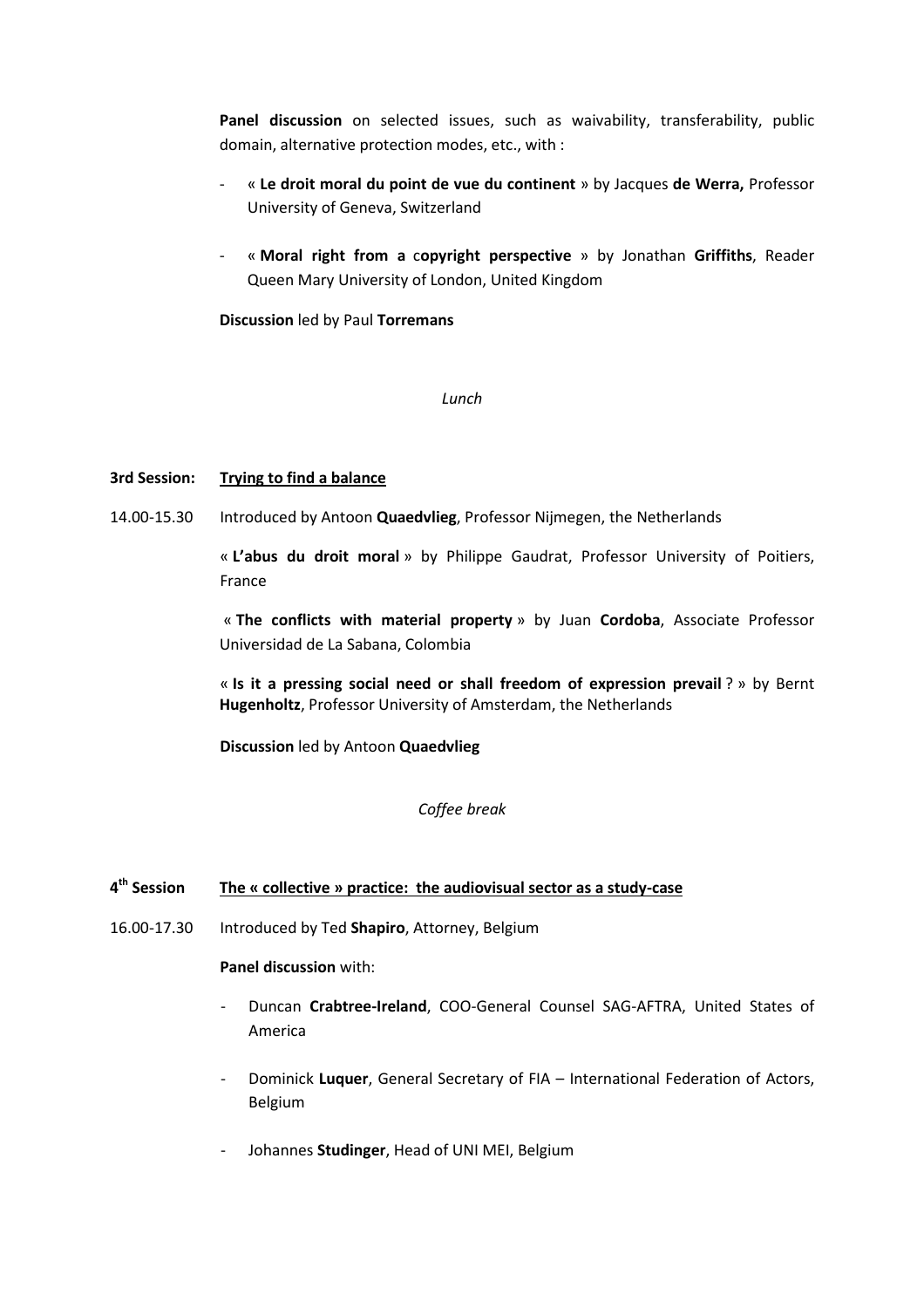- Hubert **Tilliet**, Directeur juridique de la SACD, France

# **Discussion** led by Ted **Shapiro**

17.30-18.00 *General Assembly* 

## **September 19, 2014 : MORAL RIGHTS IN A GLOBALISED WORLD**

#### 1<sup>st</sup> Session : **Moral rights aspects in new forms of use**

09.00 – 10.30 Introduced and **general report** by Pierre **Sirinelli**, Professor Paris I, France

**Panel discussion** with contributions on :

- « **The Nexus and Disconnect of Moral Rights and the Protection of Traditional Knowledge** » by Susy **Frankel**, Professor Victoria University Wellington, New Zealand
- « **Increasing impact of aspects of international private law** » by Raquel **Xalabarder**, Professor Universitat Oberta de Catalunya, Spain

**Discussion** led by Pierre **Sirinelli**

*Coffee break* 

#### 2<sup>nd</sup> Session **The application of moral rights in the digital era**

11.00-12.30 Introduced by Mihaly **Ficsor**, Member/Honorary President of the Hungarian Copyright Council, Hungary

**Panel discussion** with contributions on :

- **« Creative commons »** by Mélanie **Clément-Fontaine**, Professor Université Versailles Saint-Quentin, France
- **« Orphan Works »** by Marco **Ricolfi**, Professor University Torino, Italy
- **« Cloud computing »** by Tatsuhiro **Ueno**, Professor Waseda University, Japan
- **« Le contenu généré par les utilisateurs demande-t-il des adaptations législatives ? »** by Ysolde **Gendreau**, Professor Université Montréal, Canada

**Discussion** led by Mihaly **Ficsor**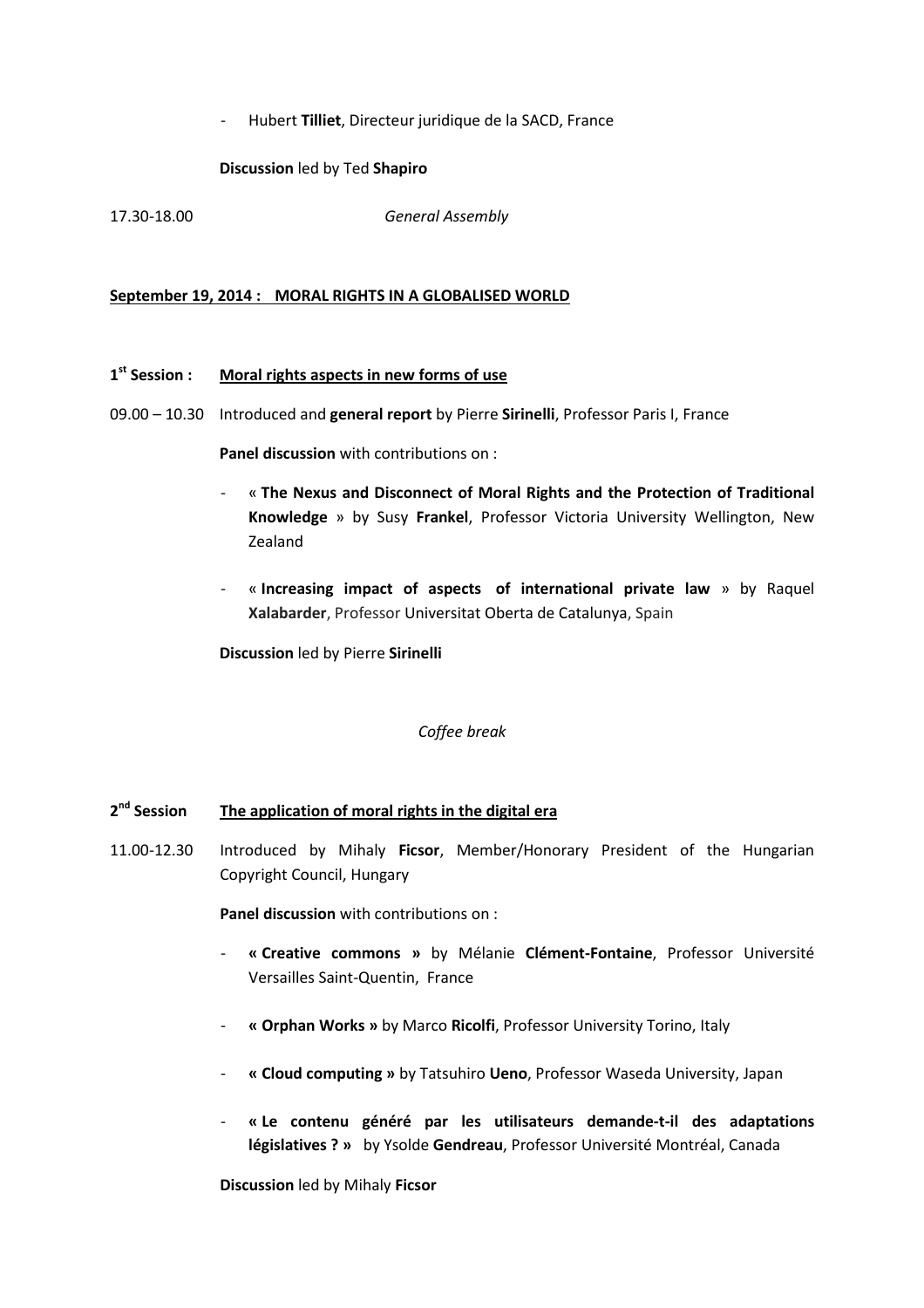### *Lunch*

## **3rd Session: The avatars of the moral rights**

14.00-16.00 Introduced by Alain **Strowel**, Avocat at the Brussels bar, Belgium :

**Panel discussion on « From the right of divulgation to a right of privacy, from the right to paternity to a right of attribution and from the right to integrity to a right of authenticity?** » with:

- Mira Sundara **Rajan**, Professor University of Glasgow, United Kingdom
- Valérie-Laure **Benabou**, Professor Université Versailles-Saint-Quentin, France
- Jane **Ginsburg**, Professor Columbia University, United States of America **Ginsberg**

Discussion led by Alain **Strowel** 

**Panel discussion on « From personality rights to** r**elated interests of the industry** ? » with the point of view of:

- broadcasters by Heijo **Ruijsenaars**, Head IP EBU Geneva
- publishers by Carlo **Lavizzari**, Attorney, Switzerland/South-Africa
- journalists by Mike Holderness, European Federation of Journalists, UK

**Discussion** led by Alain **Strowel**

*Coffee break* 

### **4th Session Future perspectives?**

16.30-18.00 Introduced by Daniel **Gervais**, Professor Vanderbilt University, USA